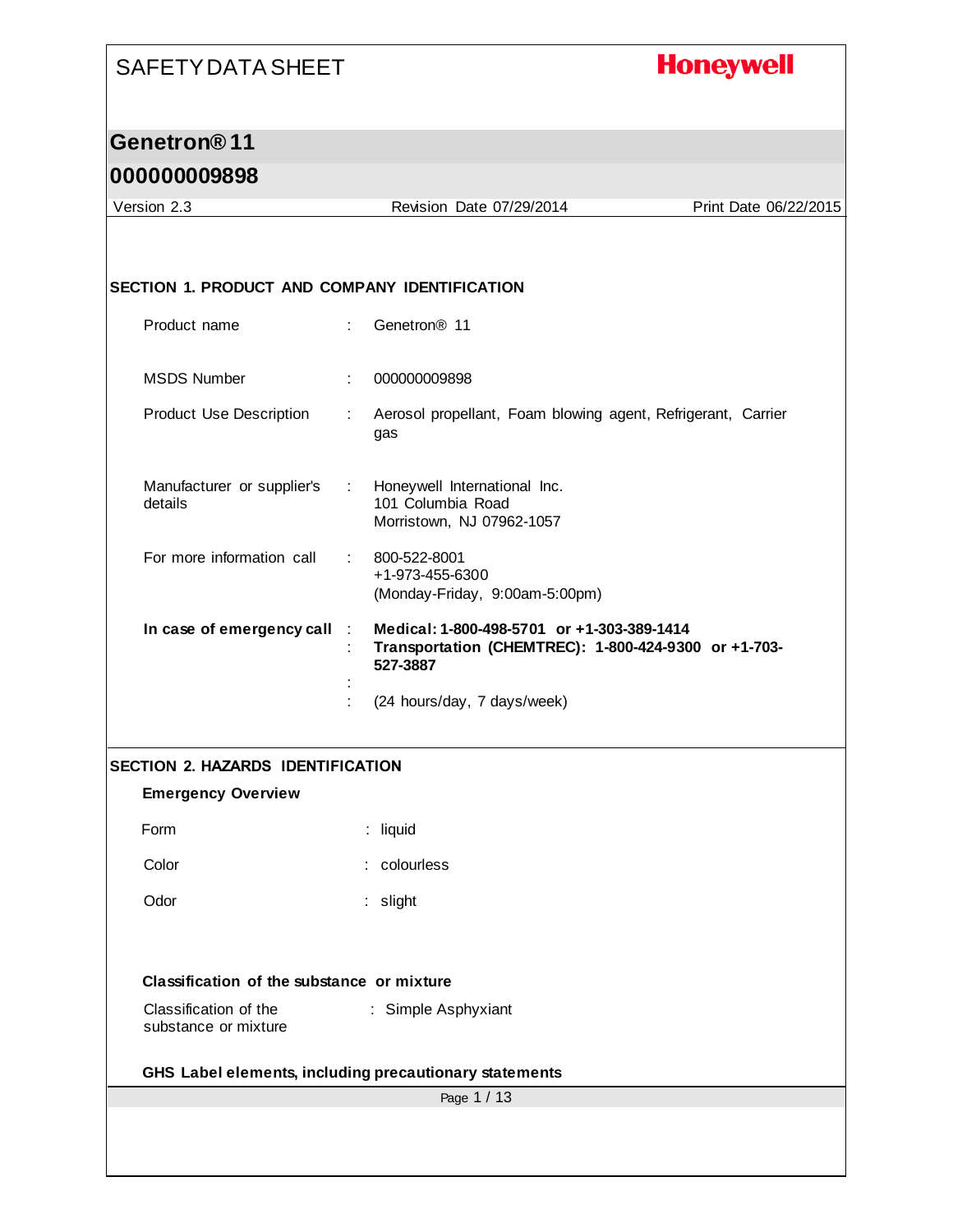### **Honeywell**

# **Genetron® 11**

| 000000009898                                                        |                                                                                                                                                                                                        |                       |
|---------------------------------------------------------------------|--------------------------------------------------------------------------------------------------------------------------------------------------------------------------------------------------------|-----------------------|
| Version 2.3                                                         | Revision Date 07/29/2014                                                                                                                                                                               | Print Date 06/22/2015 |
|                                                                     |                                                                                                                                                                                                        |                       |
| Signal word                                                         | : Warning                                                                                                                                                                                              |                       |
| Hazard statements                                                   | May displace oxygen and cause rapid suffocation.                                                                                                                                                       |                       |
| Precautionary statements                                            | : Prevention:<br>Use personal protective equipment as required.                                                                                                                                        |                       |
| Hazards not otherwise<br>classified                                 | Excessive exposure may cause central nervous system effects<br>including drowsiness and dizziness. Excessive exposure may<br>also cause cardiac arrhythmia.<br>May cause eye and skin irritation.      |                       |
| Carcinogenicity<br>or anticipated carcinogen by NTP, IARC, or OSHA. | No component of this product present at levels greater than or equal to 0.1% is identified as a known                                                                                                  |                       |
| SECTION 3. COMPOSITION/INFORMATION ON INGREDIENTS                   |                                                                                                                                                                                                        |                       |
| Formula                                                             | CCI <sub>3</sub> F                                                                                                                                                                                     |                       |
| Chemical nature                                                     | : Substance                                                                                                                                                                                            |                       |
| <b>Chemical Name</b>                                                | CAS-No.                                                                                                                                                                                                | Concentration         |
| <b>Trichlorofluoromethane</b>                                       | 75-69-4                                                                                                                                                                                                | 100.00 %              |
| <b>SECTION 4. FIRST AID MEASURES</b>                                |                                                                                                                                                                                                        |                       |
| Inhalation                                                          | Move to fresh air. If not breathing, give artificial respiration. If<br>breathing is difficult, give oxygen. Use oxygen as required,<br>provided a qualified operator is present. Call a physician. Do |                       |

not give drugs from adrenaline-ephedrine group. Skin contact : After contact with skin, wash immediately with plenty of water. Take off all contaminated clothing immediately. Wash contaminated clothing before re-use. If symptoms persist, call a physician.

| Page 2 / 13 |  |  |
|-------------|--|--|
|             |  |  |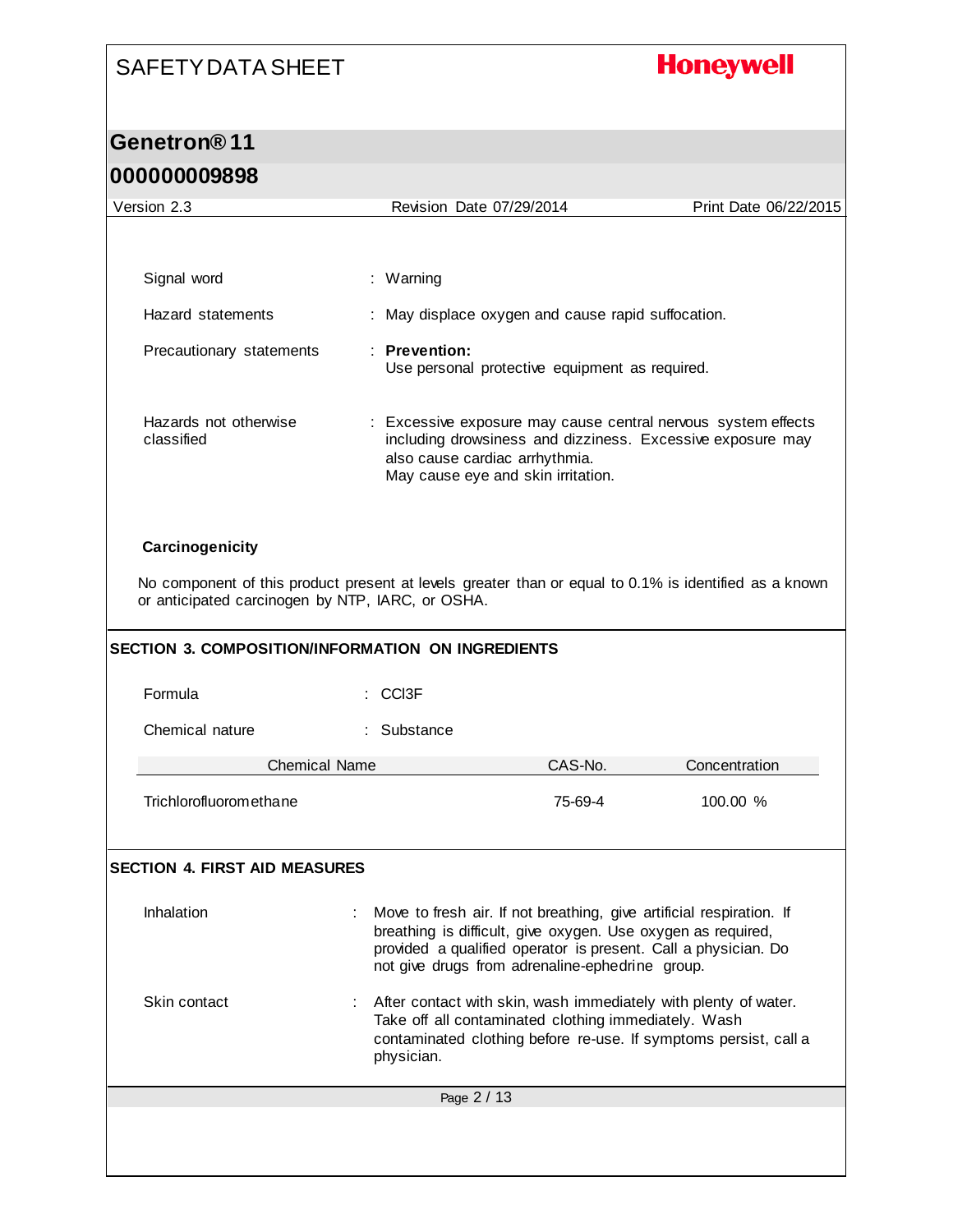# **Honeywell**

| <u>unnnnnnaoao</u>                               |                                                                                                                                                                                                                                                                                                                                                                                                                                                              |                       |
|--------------------------------------------------|--------------------------------------------------------------------------------------------------------------------------------------------------------------------------------------------------------------------------------------------------------------------------------------------------------------------------------------------------------------------------------------------------------------------------------------------------------------|-----------------------|
| Version 2.3                                      | Revision Date 07/29/2014                                                                                                                                                                                                                                                                                                                                                                                                                                     | Print Date 06/22/2015 |
|                                                  |                                                                                                                                                                                                                                                                                                                                                                                                                                                              |                       |
| Eye contact                                      | Rinse immediately with plenty of water, also under the eyelids,<br>for at least 15 minutes. If symptoms persist, call a physician.                                                                                                                                                                                                                                                                                                                           |                       |
| Ingestion                                        | Do not induce vomiting without medical advice. Never give<br>anything by mouth to an unconscious person. Call a physician<br>immediately.                                                                                                                                                                                                                                                                                                                    |                       |
| Notes to physician                               |                                                                                                                                                                                                                                                                                                                                                                                                                                                              |                       |
| Treatment                                        | Because of the possible disturbances of cardiac rhythm,<br>catecholamine drugs, such as epinephrine, should be used<br>with special caution and only in situations of emergency life<br>support. Treatment of overexposure should be directed at the<br>control of symptoms and the clinical conditions. Overdoses<br>may cause paresthesias, generalized weakness, listlessness,<br>vertigo, confusion, hypotension, cardiac arrhythmias and<br>heartblock. |                       |
| <b>SECTION 5. FIREFIGHTING MEASURES</b>          |                                                                                                                                                                                                                                                                                                                                                                                                                                                              |                       |
| Suitable extinguishing media                     | : The product is not flammable.<br>ASTM D-1310-67<br><b>ASTM D 56-82</b><br>Use water spray, alcohol-resistant foam, dry chemical or<br>carbon dioxide.<br>Cool closed containers exposed to fire with water spray.                                                                                                                                                                                                                                          |                       |
| Specific hazards during<br>firefighting          | This product is not flammable at ambient temperatures and<br>atmospheric pressure.<br>Vapours are heavier than air and can cause suffocation by<br>reducing oxygen available for breathing.<br>In case of fire hazardous decomposition products may be<br>produced such as:<br>Carbon monoxide<br>Carbon dioxide (CO2)<br>Carbonyl halides<br>Hydrogen fluoride<br>Hydrogen chloride gas                                                                     |                       |
| Special protective equipment<br>for firefighters | : Wear full protective clothing and self-contained breathing<br>apparatus.                                                                                                                                                                                                                                                                                                                                                                                   |                       |
|                                                  | Page 3 / 13                                                                                                                                                                                                                                                                                                                                                                                                                                                  |                       |
|                                                  |                                                                                                                                                                                                                                                                                                                                                                                                                                                              |                       |
|                                                  |                                                                                                                                                                                                                                                                                                                                                                                                                                                              |                       |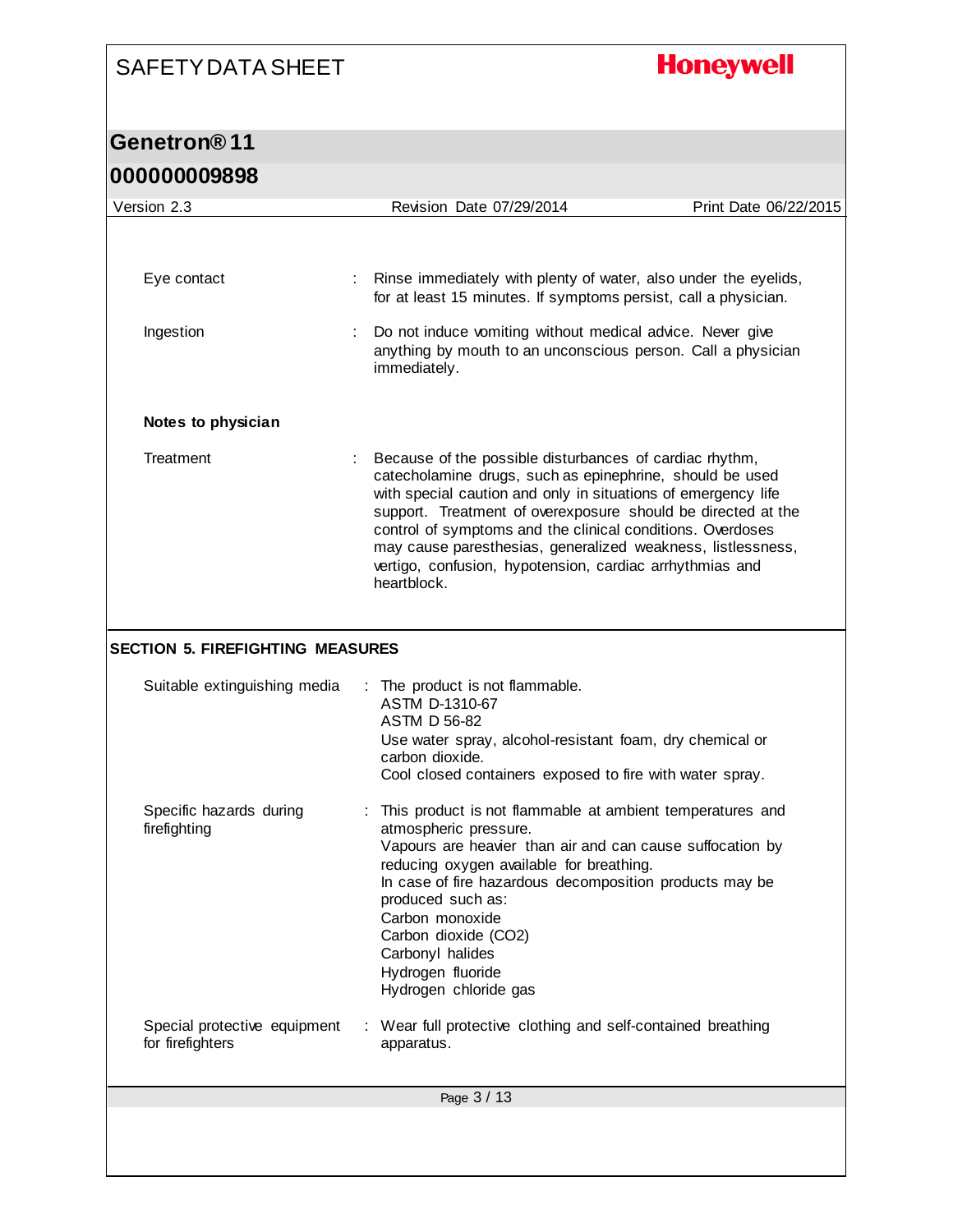| <b>SAFETY DATA SHEET</b>                      | <b>Honeywell</b>                                                                                                                                                                                                                                                                                                                                                                                                                                                                                          |
|-----------------------------------------------|-----------------------------------------------------------------------------------------------------------------------------------------------------------------------------------------------------------------------------------------------------------------------------------------------------------------------------------------------------------------------------------------------------------------------------------------------------------------------------------------------------------|
| Genetron®11                                   |                                                                                                                                                                                                                                                                                                                                                                                                                                                                                                           |
| 000000009898                                  |                                                                                                                                                                                                                                                                                                                                                                                                                                                                                                           |
| Version 2.3                                   | Revision Date 07/29/2014<br>Print Date 06/22/2015                                                                                                                                                                                                                                                                                                                                                                                                                                                         |
| Further information                           | : Use extinguishing measures that are appropriate to local<br>circumstances and the surrounding environment.                                                                                                                                                                                                                                                                                                                                                                                              |
| <b>SECTION 6. ACCIDENTAL RELEASE MEASURES</b> |                                                                                                                                                                                                                                                                                                                                                                                                                                                                                                           |
| Personal precautions                          | Wear personal protective equipment.<br>Immediately evacuate personnel to safe areas.<br>Keep people away from and upwind of spill/leak.<br>Remove all sources of ignition.<br>Ventilate the area.<br>Vapours are heavier than air and can cause suffocation by<br>reducing oxygen available for breathing.<br>Avoid accumulation of vapours in low areas.<br>Unprotected personnel should not return until air has been<br>tested and determined safe.<br>Ensure that the oxygen content is $>= 19.5\%$ . |
| Environmental precautions                     | Should not be released into the environment.<br>Do not flush into surface water or sanitary sewer system.<br>Prevent further leakage or spillage if safe to do so.<br>Prevent spreading over a wide area (e.g. by containment or oil<br>barriers).                                                                                                                                                                                                                                                        |
| Methods for cleaning up                       | Contain spillage, and then collect with non-combustible<br>absorbent material, (e.g. sand, earth, diatomaceous earth,<br>vermiculite) and place in container for disposal according to<br>local / national regulations (see section 13).                                                                                                                                                                                                                                                                  |
| <b>SECTION 7. HANDLING AND STORAGE</b>        |                                                                                                                                                                                                                                                                                                                                                                                                                                                                                                           |
| <b>Handling</b>                               |                                                                                                                                                                                                                                                                                                                                                                                                                                                                                                           |
| Handling                                      | Wear personal protective equipment.<br>Do not breathe vapours or spray mist.<br>Avoid contact with skin, eyes and clothing.<br>Do not use in areas without adequate ventilation.<br>Perform filling operations only at stations with exhaust<br>ventilation facilities.<br>Keep away from heat.<br>Open drum carefully as content may be under pressure.                                                                                                                                                  |
|                                               | Page 4 / 13                                                                                                                                                                                                                                                                                                                                                                                                                                                                                               |

I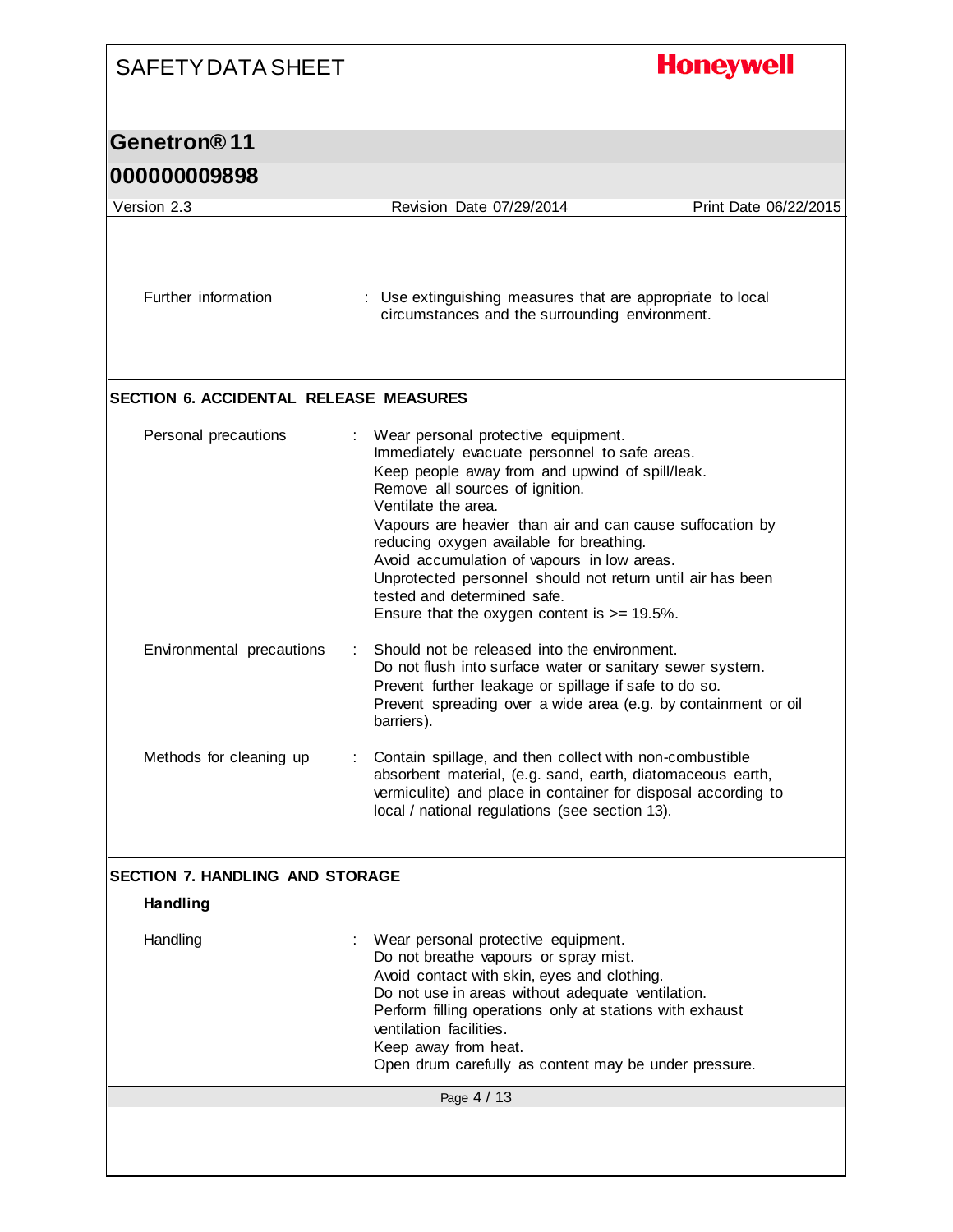# **Honeywell**

### **Genetron® 11**

#### **000000009898**

| Version 2.3                                      | Revision Date 07/29/2014                                                                                  | Print Date 06/22/2015 |
|--------------------------------------------------|-----------------------------------------------------------------------------------------------------------|-----------------------|
|                                                  |                                                                                                           |                       |
|                                                  |                                                                                                           |                       |
|                                                  |                                                                                                           |                       |
| Advice on protection                             | Keep product and empty container away from heat and                                                       |                       |
| against fire and explosion                       | sources of ignition.                                                                                      |                       |
|                                                  |                                                                                                           |                       |
| <b>Storage</b>                                   |                                                                                                           |                       |
| Requirements for storage                         | Keep containers tightly closed in a dry, cool and well-ventilated                                         |                       |
| areas and containers                             | place.<br>Store away from incompatible substances.                                                        |                       |
|                                                  | Keep away from direct sunlight.                                                                           |                       |
|                                                  | Ensure adequate ventilation, especially in confined areas.<br>Keep in original packaging, tightly closed. |                       |
|                                                  | Protect from physical damage.                                                                             |                       |
|                                                  |                                                                                                           |                       |
|                                                  |                                                                                                           |                       |
| SECTION 8. EXPOSURE CONTROLS/PERSONAL PROTECTION |                                                                                                           |                       |
| Protective measures                              | Do not breathe vapours or spray mist.                                                                     |                       |
|                                                  | Avoid contact with skin, eyes and clothing.                                                               |                       |
|                                                  | Ensure that eyewash stations and safety showers are close to<br>the workstation location.                 |                       |
|                                                  |                                                                                                           |                       |
| Engineering measures                             | Use with local exhaust ventilation.<br>Perform filling operations only at stations with exhaust           |                       |
|                                                  | ventilation facilities.                                                                                   |                       |
| Eye protection                                   | Wear as appropriate:                                                                                      |                       |
|                                                  | Safety glasses with side-shields                                                                          |                       |
|                                                  | If splashes are likely to occur, wear:<br>Goggles or face shield, giving complete protection to eyes      |                       |
|                                                  |                                                                                                           |                       |
| Hand protection                                  | Impervious butyl rubber gloves                                                                            |                       |
|                                                  | Neoprene gloves<br>Gloves must be inspected prior to use.                                                 |                       |
|                                                  | Replace when worn.                                                                                        |                       |
| Skin and body protection                         | Wear as appropriate:                                                                                      |                       |
|                                                  | Solvent-resistant gloves                                                                                  |                       |
|                                                  | Solvent-resistant apron and boots<br>If splashes are likely to occur, wear:                               |                       |
|                                                  | Protective suit                                                                                           |                       |
| Respiratory protection                           | In case of insufficient ventilation wear suitable respiratory                                             |                       |
|                                                  | Page 5 / 13                                                                                               |                       |
|                                                  |                                                                                                           |                       |
|                                                  |                                                                                                           |                       |
|                                                  |                                                                                                           |                       |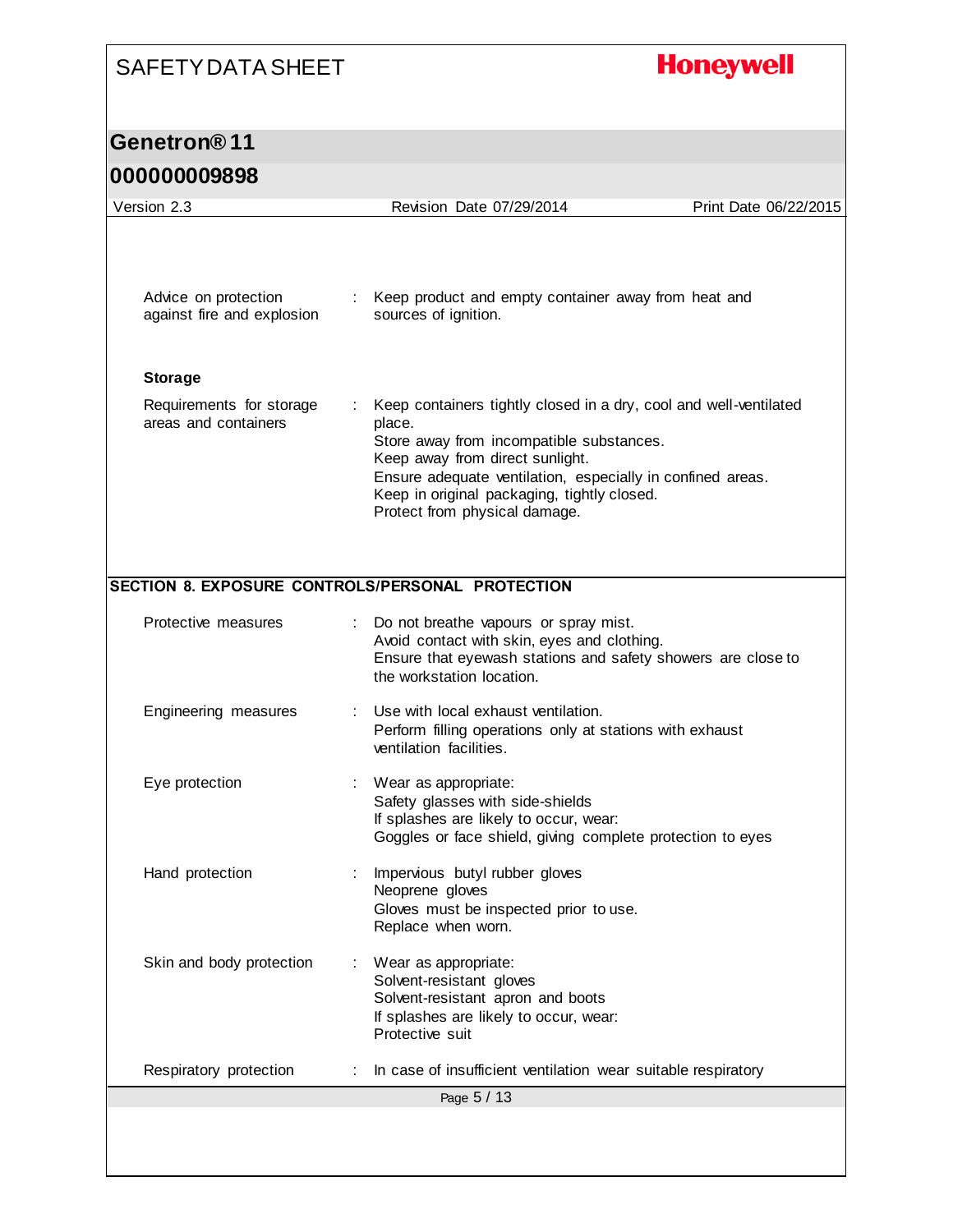# **Honeywell**

| <b>000000009898</b>                            |         |                                                                                                                                                                                                                                                                                                                                                                    |                                 |            |                                                                                          |  |
|------------------------------------------------|---------|--------------------------------------------------------------------------------------------------------------------------------------------------------------------------------------------------------------------------------------------------------------------------------------------------------------------------------------------------------------------|---------------------------------|------------|------------------------------------------------------------------------------------------|--|
| Version 2.3                                    |         |                                                                                                                                                                                                                                                                                                                                                                    | Revision Date 07/29/2014        |            | Print Date 06/22/2015                                                                    |  |
|                                                |         | equipment.<br>Wear a positive-pressure supplied-air respirator.<br>Vapours are heavier than air and can cause suffocation by<br>reducing oxygen available for breathing.<br>For rescue and maintenance work in storage tanks use self-<br>contained breathing apparatus.                                                                                           |                                 |            |                                                                                          |  |
| Hygiene measures<br><b>Exposure Guidelines</b> |         | Handle in accordance with good industrial hygiene and safety<br>÷<br>practice.<br>Ensure adequate ventilation, especially in confined areas.<br>Avoid contact with skin, eyes and clothing.<br>Remove and wash contaminated clothing before re-use.<br>Keep working clothes separately.<br>Wash hands before breaks and immediately after handling the<br>product. |                                 |            |                                                                                          |  |
| Components                                     | CAS-No. | Value                                                                                                                                                                                                                                                                                                                                                              | Control<br>parameters           | Upda<br>te | <b>Basis</b>                                                                             |  |
| <b>Trichlorofluorome</b><br>thane              | 75-69-4 | Ceiling:<br>Ceiling<br>Limit<br>Value:                                                                                                                                                                                                                                                                                                                             | $(1,000$ ppm)                   | 2008       | ACGIH:US. ACGIH<br>Threshold Limit<br>Values                                             |  |
| Trichlorofluorome<br>thane                     | 75-69-4 | Ceil_Tim<br>e:<br>Ceiling<br>Limit<br>Value<br>and Time<br>Period (if<br>specified)                                                                                                                                                                                                                                                                                | 5,600 mg/m3<br>$(1,000$ ppm)    | 2005       | NIOSH/GUIDE:US.<br>NIOSH: Pocket<br>Guide to Chemical<br>Hazards                         |  |
| Trichlorofluorome<br>thane                     | 75-69-4 | PEL:<br>Permissi<br>ble<br>exposure<br>limit                                                                                                                                                                                                                                                                                                                       | 5,600 mg/m3<br>$(1,000$ ppm $)$ | 02<br>2006 | OSHA_TRANS:US.<br>OSHA Table Z-1<br>Limits for Air<br>Contaminants (29<br>CFR 1910.1000) |  |
|                                                |         | Page 6 / 13                                                                                                                                                                                                                                                                                                                                                        |                                 |            |                                                                                          |  |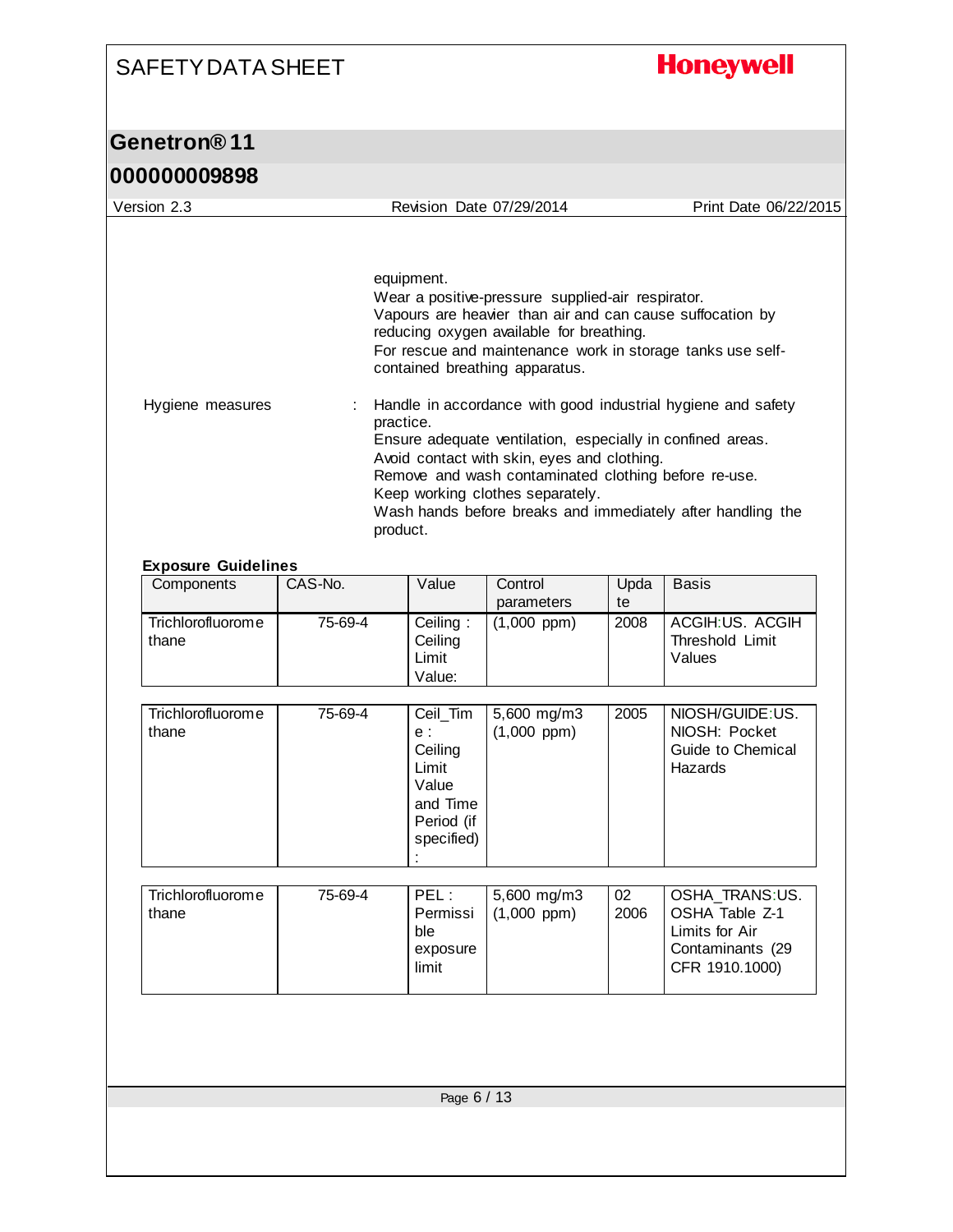# **Honeywell**

### **Genetron® 11**

#### **000000009898**

| Version 2.3                                 |                  |                                        | Revision Date 07/29/2014           | Print Date 06/22/2015 |                                                   |  |
|---------------------------------------------|------------------|----------------------------------------|------------------------------------|-----------------------|---------------------------------------------------|--|
|                                             |                  |                                        |                                    |                       |                                                   |  |
| <b>Trichlorofluorome</b><br>thane           | 75-69-4          | Ceiling:<br>Ceiling<br>Limit<br>Value: | 5,600 mg/m3<br>$(1,000$ ppm)       | 1989                  | Z1A:US. OSHA<br>Table Z-1-A (29<br>CFR 1910.1000) |  |
|                                             |                  |                                        |                                    |                       |                                                   |  |
| SECTION 9. PHYSICAL AND CHEMICAL PROPERTIES |                  |                                        |                                    |                       |                                                   |  |
| Physical state                              | : liquid         |                                        |                                    |                       |                                                   |  |
| Color                                       |                  | colourless                             |                                    |                       |                                                   |  |
| Odor                                        | : slight         |                                        |                                    |                       |                                                   |  |
| pH                                          |                  | : Note: neutral                        |                                    |                       |                                                   |  |
| Melting point/freezing point                | ÷                | $-111.05 °C$                           |                                    |                       |                                                   |  |
| Boiling point/boiling range                 | ÷.               | 23.8 °C                                |                                    |                       |                                                   |  |
| Flash point                                 |                  | Note: None                             |                                    |                       |                                                   |  |
| Evaporation rate                            | 19.4<br>÷.       |                                        | Method: Compared to Butyl acetate. |                       |                                                   |  |
|                                             | $\therefore$ > 1 |                                        | Method: Compared to CCI4.          |                       |                                                   |  |
|                                             |                  |                                        |                                    |                       |                                                   |  |
| Lower explosion limit                       |                  | : Note: None                           |                                    |                       |                                                   |  |
| Upper explosion limit                       |                  | : Note: None                           |                                    |                       |                                                   |  |
| Vapor pressure                              |                  | 0.9 kPa<br>at 20 °C(68 °F)             |                                    |                       |                                                   |  |
| Vapor density                               | 5.04             |                                        |                                    |                       |                                                   |  |
| Density                                     |                  | 1.47 g/cm3                             |                                    |                       |                                                   |  |
|                                             |                  | Page 7 / 13                            |                                    |                       |                                                   |  |
|                                             |                  |                                        |                                    |                       |                                                   |  |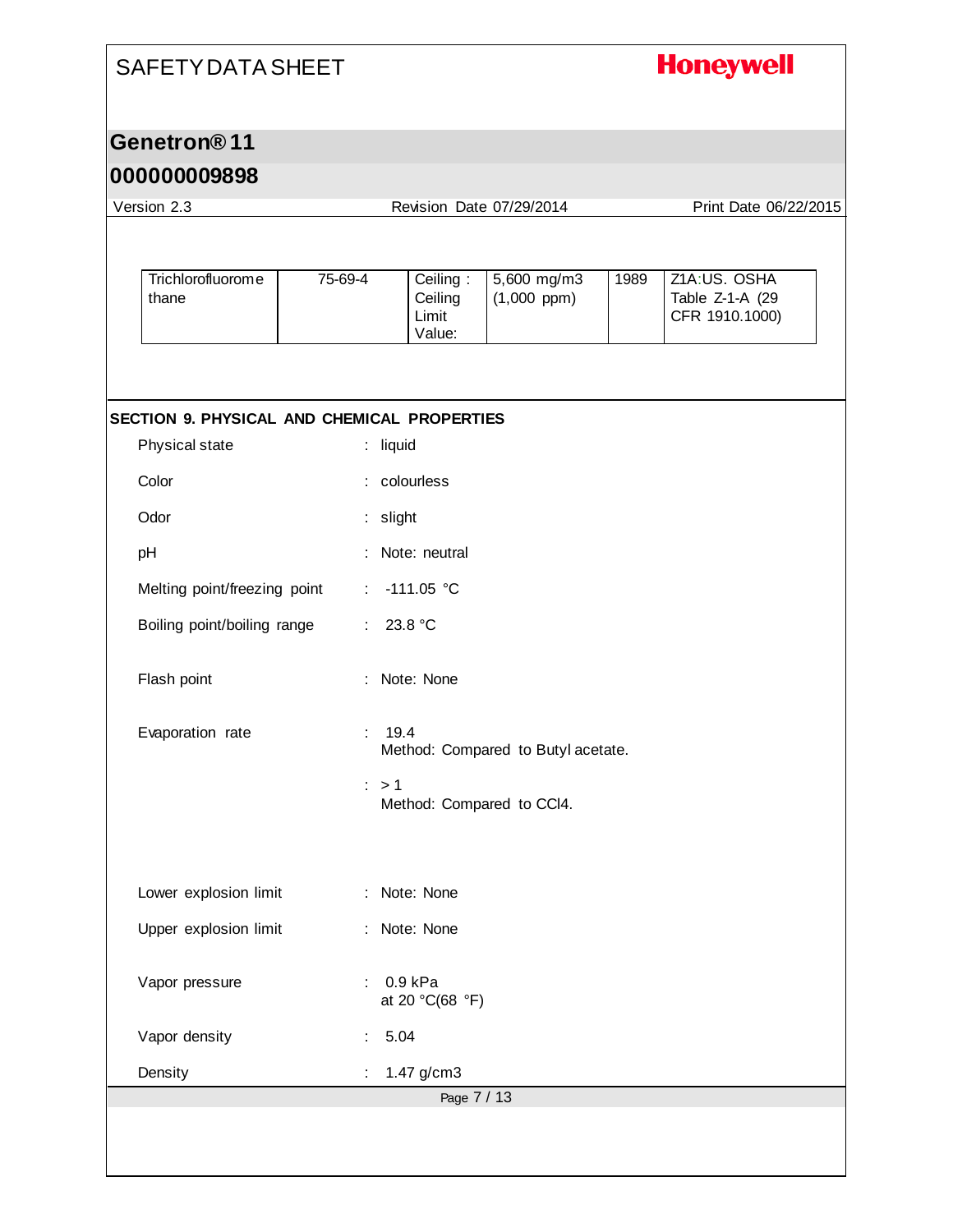# **Honeywell**

| Version 2.3                                 | Revision Date 07/29/2014                                                                                                                                                                | Print Date 06/22/2015 |
|---------------------------------------------|-----------------------------------------------------------------------------------------------------------------------------------------------------------------------------------------|-----------------------|
|                                             |                                                                                                                                                                                         |                       |
| Water solubility                            | $2.1$ g/l<br>÷                                                                                                                                                                          |                       |
| Solubility in other solvents                | : Medium: Methanol<br>Note: partly soluble                                                                                                                                              |                       |
|                                             | Medium: Diethylether<br>Note: partly soluble                                                                                                                                            |                       |
| Partition coefficient: n-<br>octanol/water  | : log Pow: 2.3 - 2.53<br>Note: The product is more soluble in octanol.                                                                                                                  |                       |
| Ignition temperature                        | Note: not determined                                                                                                                                                                    |                       |
| Molecular weight                            | : 137.36 g/mol                                                                                                                                                                          |                       |
| <b>SECTION 10. STABILITY AND REACTIVITY</b> |                                                                                                                                                                                         |                       |
| Chemical stability                          | : Stable under normal conditions.                                                                                                                                                       |                       |
| Possibility of hazardous<br>reactions       | : Hazardous polymerisation does not occur.                                                                                                                                              |                       |
| Conditions to avoid                         | : Protect from heat/overheating.<br>Keep away from direct sunlight.<br>Heat, flames and sparks.                                                                                         |                       |
| Incompatible materials to<br>avoid          | Calcium<br>Potassium<br><b>Barium</b><br>Lithium<br>Strong acids and strong bases<br>Strong oxidizing agents<br>Powdered metals<br>Finely divided aluminium<br>Finely divided magnesium |                       |
|                                             | Page 8 / 13                                                                                                                                                                             |                       |
|                                             |                                                                                                                                                                                         |                       |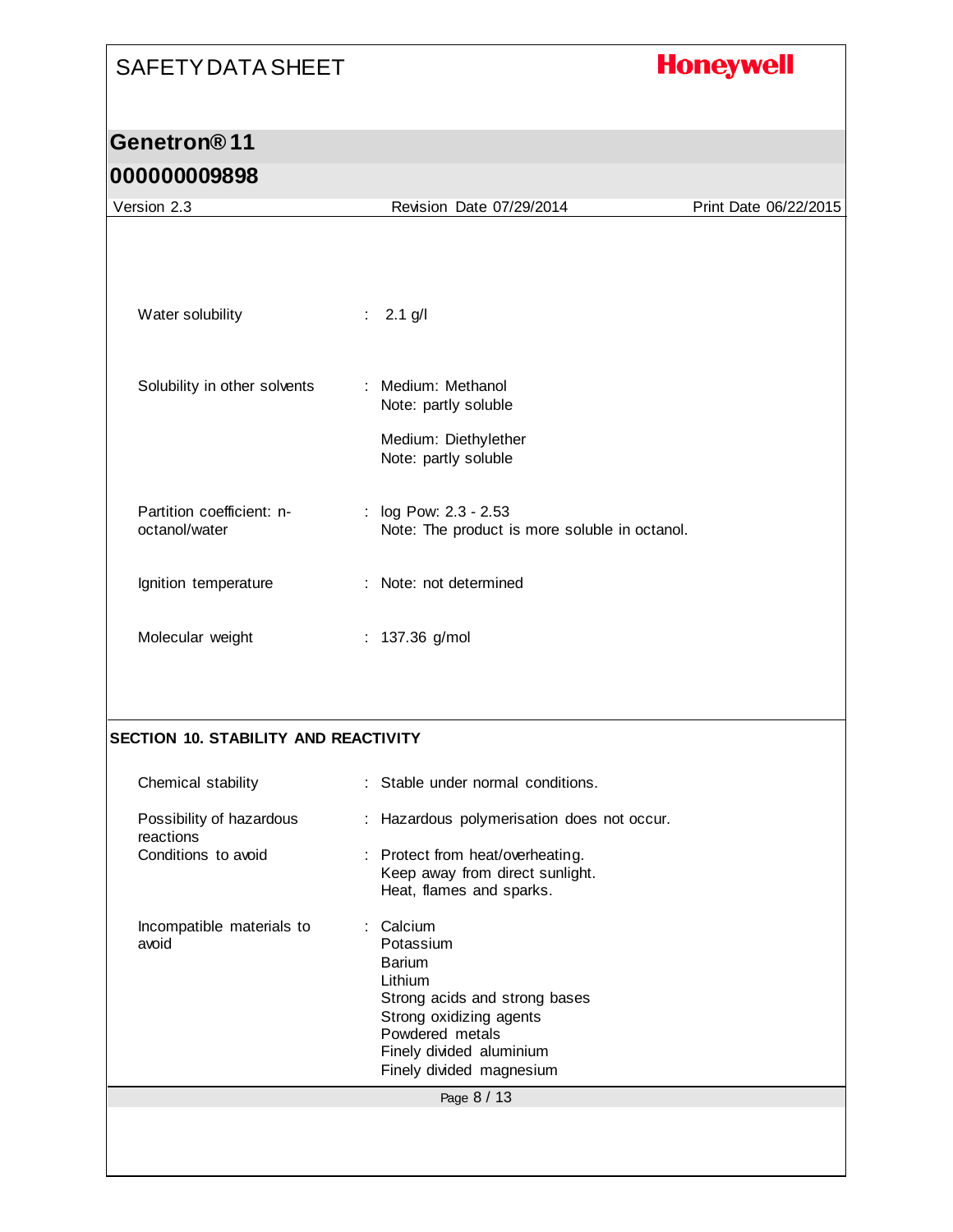# **Honeywell**

|  |  |  |  |  | <b>000000009898</b> |  |
|--|--|--|--|--|---------------------|--|
|  |  |  |  |  |                     |  |

| uuuuuuususu                                  |                                                                                                                                                                                                     |                       |
|----------------------------------------------|-----------------------------------------------------------------------------------------------------------------------------------------------------------------------------------------------------|-----------------------|
| Version 2.3                                  | Revision Date 07/29/2014                                                                                                                                                                            | Print Date 06/22/2015 |
| Hazardous decomposition<br>products          | Zinc<br>: In case of fire hazardous decomposition products may be<br>produced such as:<br>Carbon monoxide<br>Carbon dioxide (CO2)<br>Carbonyl halides<br>Hydrogen fluoride<br>Hydrogen chloride gas |                       |
| <b>SECTION 11. TOXICOLOGICAL INFORMATION</b> |                                                                                                                                                                                                     |                       |
| Acute inhalation toxicity                    | : LC50: 26000 ppm<br>Exposure time: 4 h<br>Species: rat                                                                                                                                             |                       |
|                                              | Anesthetic Concentration: 35000 ppm<br>Exposure time: 10 min                                                                                                                                        |                       |
| Sensitisation                                | : Note: Cardiac sensitisation threshold (dog): 5000 ppm.                                                                                                                                            |                       |
| Repeated dose toxicity                       | Species: rat<br>Application Route: Inhalation<br>Exposure time: 90 d<br>NOAEL (No observed adverse effect level):<br>Note: Subchronic toxicity                                                      | 10000 ppm             |
|                                              | Species: rat<br>Application Route: Inhalation<br>Exposure time: Lifetime Exposure<br>NOAEL (No observed adverse effect level):                                                                      | 5000 ppm              |
|                                              | Species: mouse<br>Application Route: Oral<br>Note: Carcinogenicity Did not show carcinogenic effects in<br>animal experiments.                                                                      |                       |
|                                              | Species: rat<br>Application Route: Oral<br>Note: Carcinogenicity Did not show carcinogenic effects in                                                                                               |                       |
|                                              | Page 9 / 13                                                                                                                                                                                         |                       |
|                                              |                                                                                                                                                                                                     |                       |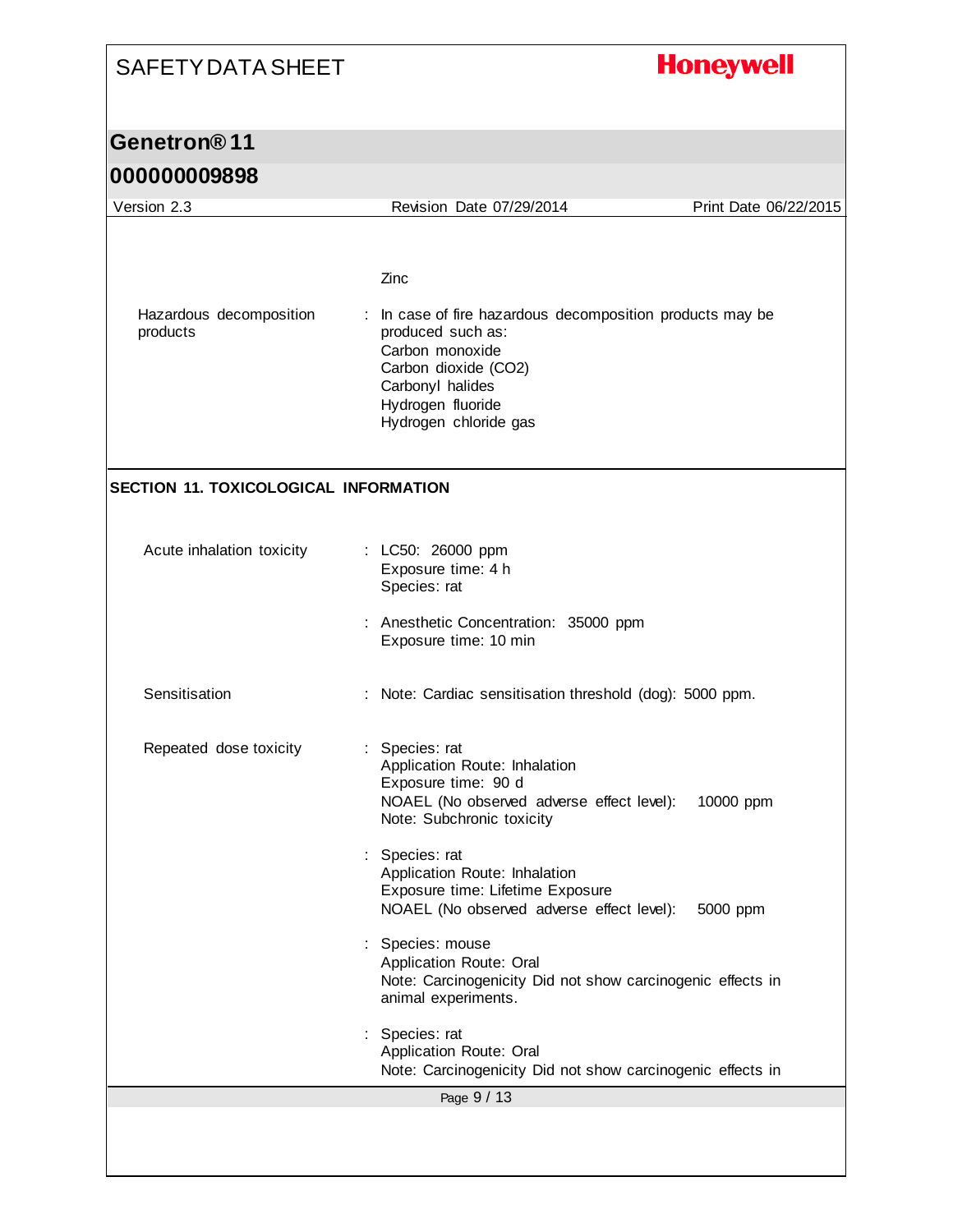# **Honeywell**

| 000000009898                                           |                                                                                                                                                                                                                                                                                                                                                                                                                                                                                                                                                                                                                                                                                                                                            |                       |
|--------------------------------------------------------|--------------------------------------------------------------------------------------------------------------------------------------------------------------------------------------------------------------------------------------------------------------------------------------------------------------------------------------------------------------------------------------------------------------------------------------------------------------------------------------------------------------------------------------------------------------------------------------------------------------------------------------------------------------------------------------------------------------------------------------------|-----------------------|
| Version 2.3                                            | Revision Date 07/29/2014                                                                                                                                                                                                                                                                                                                                                                                                                                                                                                                                                                                                                                                                                                                   | Print Date 06/22/2015 |
| Genotoxicity in vitro                                  | animal experiments.<br>Species: mouse<br>Application Route: Inhalation<br>Note: Carcinogenicity Did not show carcinogenic effects in<br>animal experiments.<br>Result: negative                                                                                                                                                                                                                                                                                                                                                                                                                                                                                                                                                            |                       |
| Teratogenicity                                         | : Species: rat<br>Method: Not a teratogen<br>: Species: rabbit<br>Method: Not a teratogen                                                                                                                                                                                                                                                                                                                                                                                                                                                                                                                                                                                                                                                  |                       |
|                                                        |                                                                                                                                                                                                                                                                                                                                                                                                                                                                                                                                                                                                                                                                                                                                            |                       |
| SECTION 12. ECOLOGICAL INFORMATION<br>Biodegradability | Elimination information (persistence and degradability)<br>: Note: Minimal                                                                                                                                                                                                                                                                                                                                                                                                                                                                                                                                                                                                                                                                 |                       |
| <b>Further information on ecology</b>                  |                                                                                                                                                                                                                                                                                                                                                                                                                                                                                                                                                                                                                                                                                                                                            |                       |
| Additional ecological<br>information                   | : Accumulation in aquatic organisms is unlikely.<br>This product contains greenhouse gases which may<br>contribute to global warming. Do NOT vent to the atmosphere.<br>To comply with provisions of the U.S. Clean Air Act, any<br>residual must be recovered.<br>This product is subject to U.S. Environmental Protection<br>Agency Clean Air Act Regulations at 40 CFR Part 82.<br>Section 611 requires the following label text on all shipments<br>of this product:<br>Warning: Contains Trichlorofluoromethane (CFC-11),<br>a substance which harms public health and environment by<br>destroying ozone in the upper atmosphere.<br>Refer to sections 610 and 612 for list of acceptable and<br>unacceptable uses for this product. |                       |
|                                                        | Page 10 / 13                                                                                                                                                                                                                                                                                                                                                                                                                                                                                                                                                                                                                                                                                                                               |                       |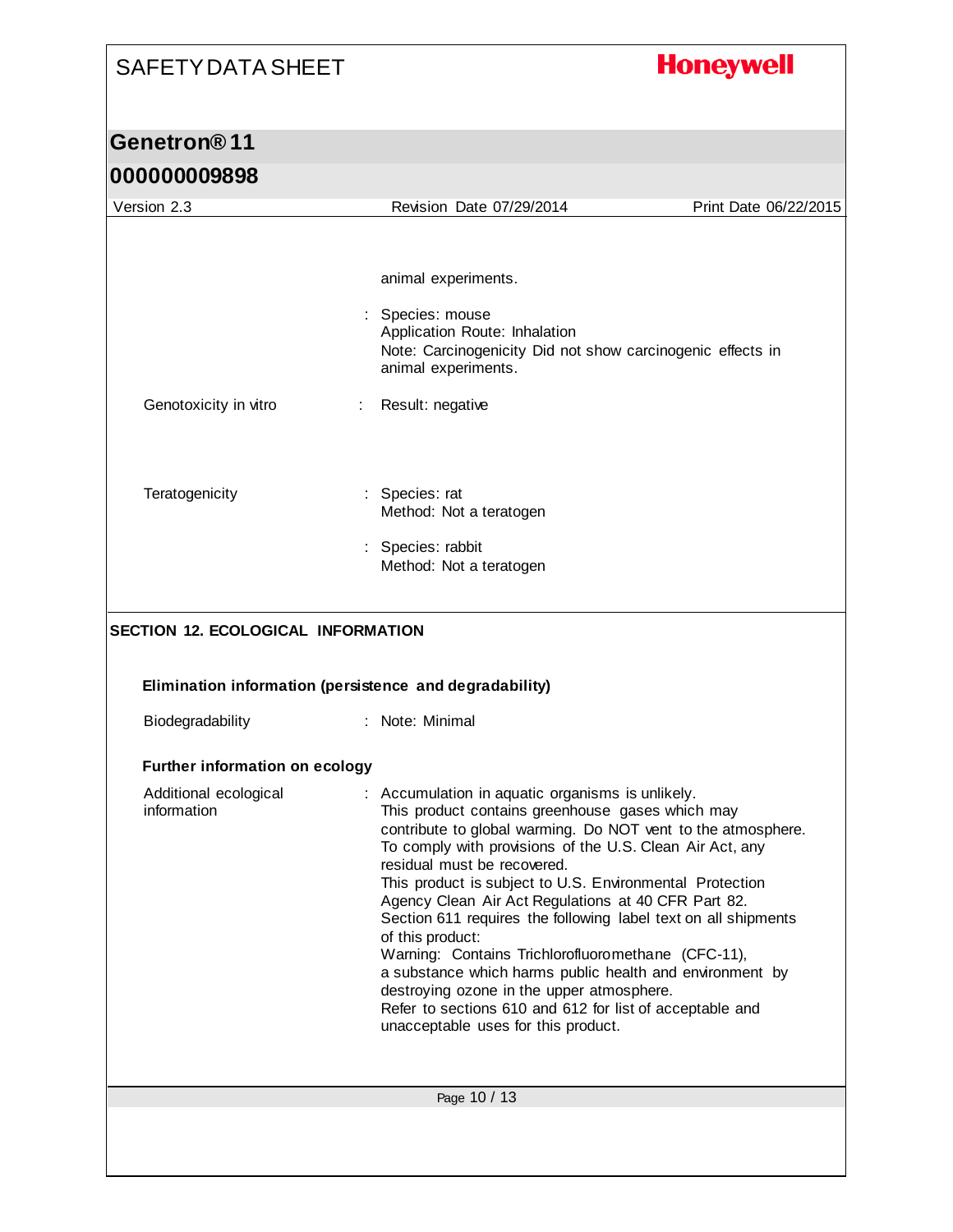| <b>SAFETY DATA SHEET</b>                   |                                                |                                                                                                                                                                | <b>Honeywell</b>      |
|--------------------------------------------|------------------------------------------------|----------------------------------------------------------------------------------------------------------------------------------------------------------------|-----------------------|
| Genetron <sup>®</sup> 11                   |                                                |                                                                                                                                                                |                       |
| 000000009898                               |                                                |                                                                                                                                                                |                       |
| Version 2.3                                |                                                | Revision Date 07/29/2014                                                                                                                                       | Print Date 06/22/2015 |
|                                            |                                                |                                                                                                                                                                |                       |
| <b>SECTION 13. DISPOSAL CONSIDERATIONS</b> |                                                |                                                                                                                                                                |                       |
| Disposal methods                           |                                                | : Observe all Federal, State, and Local Environmental<br>regulations.                                                                                          |                       |
| Note                                       |                                                | This product is subject to U.S. Environmental Protection<br>Agency Clean Air Act Regulations Section 608 in 40 CFR Part<br>82 regarding refrigerant recycling. |                       |
| <b>SECTION 14. TRANSPORT INFORMATION</b>   |                                                |                                                                                                                                                                |                       |
| <b>DOT</b>                                 | UN/ID No.<br>Proper shipping name              | $:$ UN 3082<br>: Environmentally hazardous substances, liquid,<br>n.o.s.<br>(Trichlorofluoromethane)                                                           |                       |
|                                            | Class<br>Packing group<br><b>Hazard Labels</b> | 9<br>Ш<br>9<br>Package containing > Reportable Quantity                                                                                                        |                       |
| <b>TDG</b>                                 | Not dangerous goods                            |                                                                                                                                                                |                       |
| <b>IATA</b>                                | Not dangerous goods                            |                                                                                                                                                                |                       |
| <b>IMDG</b>                                | Not dangerous goods                            |                                                                                                                                                                |                       |
| <b>SECTION 15. REGULATORY INFORMATION</b>  |                                                |                                                                                                                                                                |                       |
| <b>Inventories</b>                         |                                                |                                                                                                                                                                |                       |
| <b>US. Toxic Substances</b><br>Control Act |                                                | : On TSCA Inventory                                                                                                                                            |                       |
| Australia. Industrial<br>Assessment) Act   | Chemical (Notification and                     | : On the inventory, or in compliance with the inventory                                                                                                        |                       |
| Canada. Canadian                           | Environmental Protection                       | : All components of this product are on the Canadian DSL.                                                                                                      |                       |
|                                            |                                                | Page 11 / 13                                                                                                                                                   |                       |
|                                            |                                                |                                                                                                                                                                |                       |

I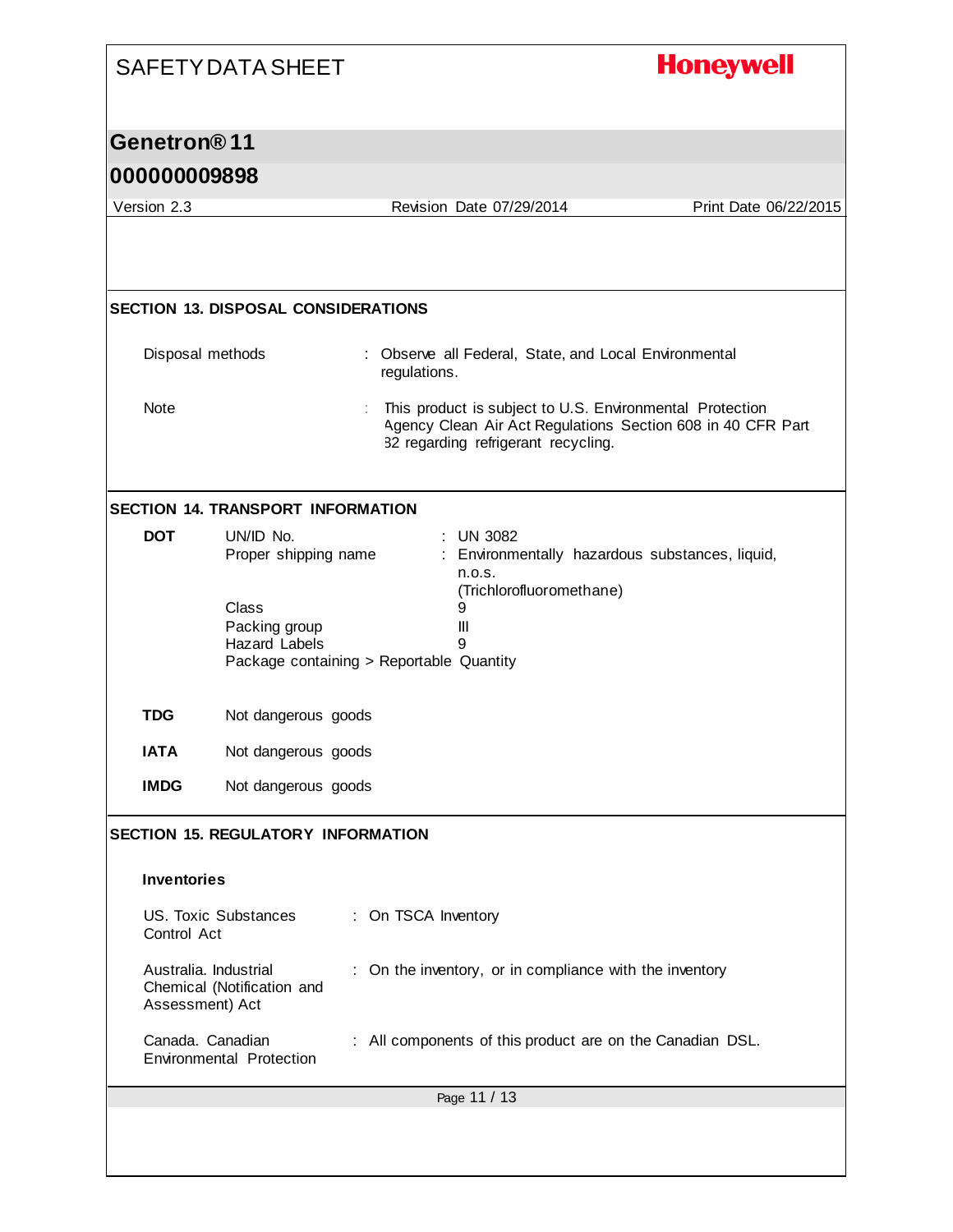# **Honeywell**

#### **Genetron® 11**

#### **000000009898**

| Version 2.3                                                                            | Revision Date 07/29/2014                                                                                                                       | Print Date 06/22/2015 |  |
|----------------------------------------------------------------------------------------|------------------------------------------------------------------------------------------------------------------------------------------------|-----------------------|--|
|                                                                                        |                                                                                                                                                |                       |  |
| Act (CEPA). Domestic<br>Substances List (DSL)                                          |                                                                                                                                                |                       |  |
| Japan. Kashin-Hou Law<br>List                                                          | : On the inventory, or in compliance with the inventory                                                                                        |                       |  |
| Korea. Toxic Chemical<br>Control Law (TCCL) List                                       | : On the inventory, or in compliance with the inventory                                                                                        |                       |  |
| Philippines. The Toxic<br>Substances and Hazardous<br>and Nuclear Waste Control<br>Act | : On the inventory, or in compliance with the inventory                                                                                        |                       |  |
| China. Inventory of Existing<br><b>Chemical Substances</b>                             | : On the inventory, or in compliance with the inventory                                                                                        |                       |  |
| NZIOC - New Zealand                                                                    | : On the inventory, or in compliance with the inventory                                                                                        |                       |  |
| National regulatory information                                                        |                                                                                                                                                |                       |  |
| <b>SARA 302 Components</b>                                                             | : SARA 302: No chemicals in this material are subject to the<br>reporting requirements of SARA Title III, Section 302.                         |                       |  |
| <b>SARA 313 Components</b>                                                             | : The following components are subject to reporting levels<br>established by SARA Title III, Section 313:<br>Trichlorofluoromethane            | 75-69-4               |  |
| SARA 311/312 Hazards                                                                   | : Acute Health Hazard                                                                                                                          |                       |  |
| <b>CERCLA Reportable</b><br>Quantity                                                   | $: 5000$ lbs                                                                                                                                   |                       |  |
| California Prop. 65                                                                    | This product does not contain any chemicals known to State of<br>California to cause cancer, birth defects, or any other<br>reproductive harm. |                       |  |
|                                                                                        |                                                                                                                                                |                       |  |
|                                                                                        |                                                                                                                                                |                       |  |
|                                                                                        | Page 12 / 13                                                                                                                                   |                       |  |
|                                                                                        |                                                                                                                                                |                       |  |